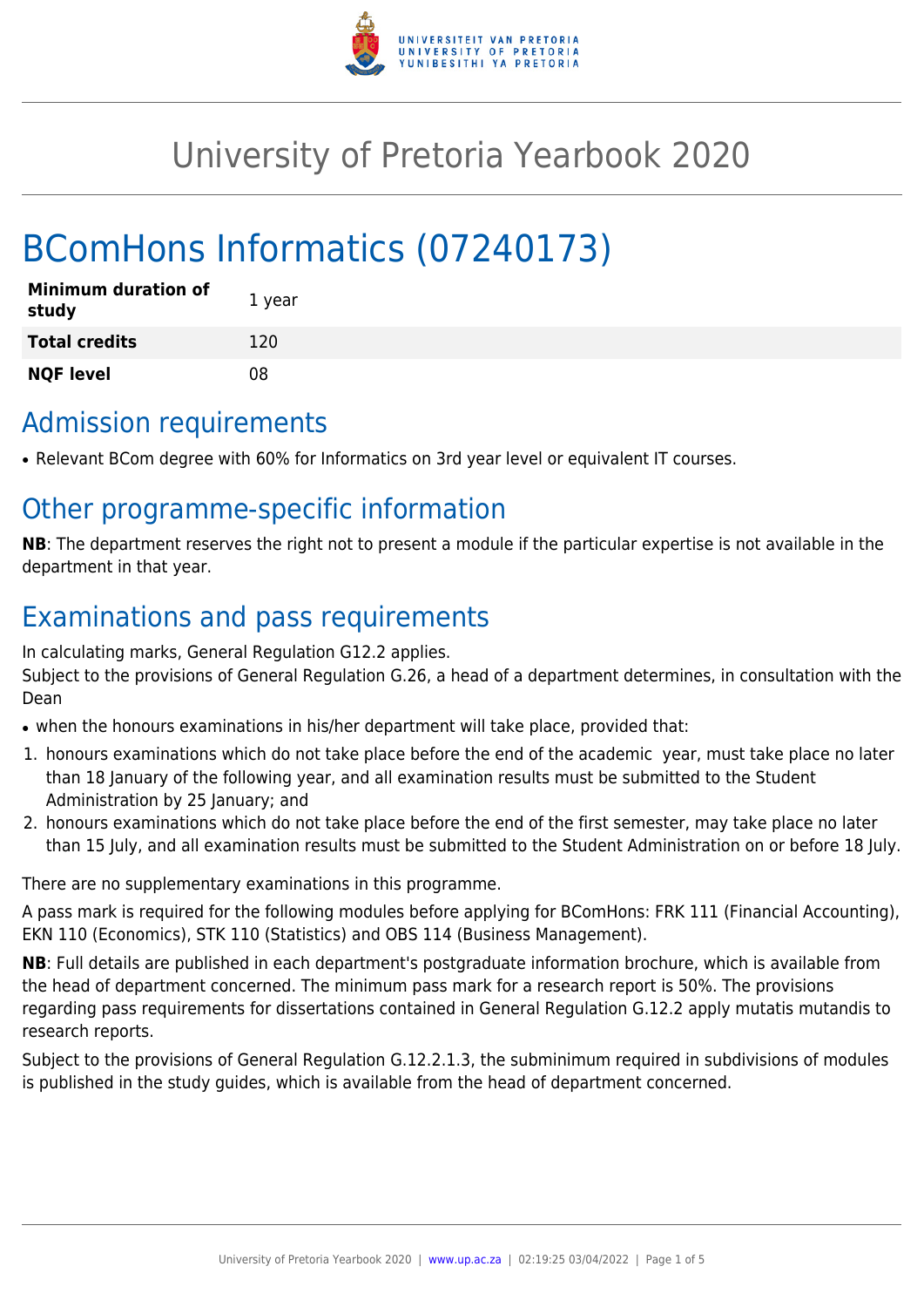

### Curriculum: Final year

**Minimum credits: 120**

### **Core modules**

#### **Research report 780 (INF 780)**

| <b>Module credits</b>         | 30.00                                                         |
|-------------------------------|---------------------------------------------------------------|
| <b>Contact time</b>           | 1 other contact session per week, 1 web-based period per week |
| Language of tuition           | Module is presented in English                                |
| <b>Department</b>             | <b>Informatics</b>                                            |
| <b>Period of presentation</b> | Year                                                          |
| Module content                |                                                               |

A research paper on a topic from the field of informatics.

### **Elective modules**

#### **Enterprise architecture 715 (INF 715)**

| <b>Module credits</b>         | 15.00                          |
|-------------------------------|--------------------------------|
| <b>Prerequisites</b>          | <b>INF 788</b>                 |
| <b>Contact time</b>           | 1 lecture per week             |
| Language of tuition           | Module is presented in English |
| <b>Department</b>             | <b>Informatics</b>             |
| <b>Period of presentation</b> | Semester 1 or Semester 2       |

#### **Module content**

Enterprise Architecture (EA) involves comprehensive business frameworks that capture the complexity of modern organisations, providing a blue-print for co-ordinating and integrating all components of an organisation. The module will illustrate all the aspects of EA, discuss the need for EA as well as various frameworks, methods and techniques of EA.

#### **Capita selecta 716 (INF 716)**

| <b>Module credits</b>         | 15.00                          |
|-------------------------------|--------------------------------|
| <b>Prerequisites</b>          | No prerequisites.              |
| <b>Contact time</b>           | 1 lecture per week             |
| <b>Language of tuition</b>    | Module is presented in English |
| <b>Department</b>             | <b>Informatics</b>             |
| <b>Period of presentation</b> | Semester 1 or Semester 2       |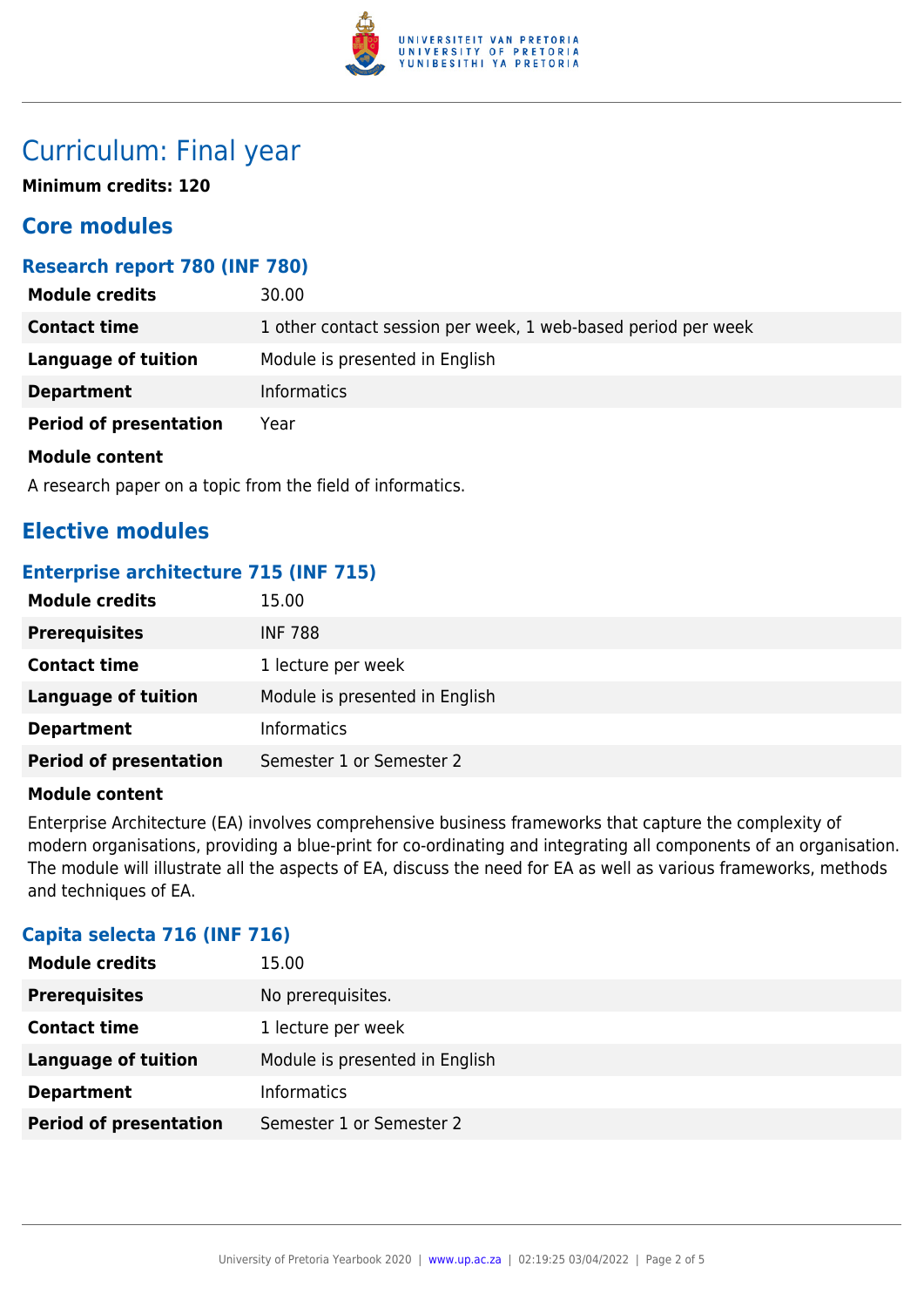

#### **Module content**

This module will be used to present special, relevant topics within the expertise of the department.

#### **Data warehousing 785 (INF 785)**

| <b>Module credits</b>         | 15.00                                                                                |
|-------------------------------|--------------------------------------------------------------------------------------|
| <b>Prerequisites</b>          | No prerequisites.                                                                    |
| <b>Contact time</b>           | 1 lecture per week, 1 other contact session per week, 1 web-based period per<br>week |
| <b>Language of tuition</b>    | Module is presented in English                                                       |
| <b>Department</b>             | <b>Informatics</b>                                                                   |
| <b>Period of presentation</b> | Semester 1 or Semester 2                                                             |

#### **Module content**

- Advanced database design
- Advanced database management
- Database architectures and languages
- Data warehousing and data marts
- Current trends

#### **Management of ICT projects 787 (INF 787)**

| <b>Module credits</b>         | 15.00                                                                                |
|-------------------------------|--------------------------------------------------------------------------------------|
| <b>Prerequisites</b>          | No prerequisites.                                                                    |
| <b>Contact time</b>           | 1 lecture per week, 1 other contact session per week, 1 web-based period per<br>week |
| <b>Language of tuition</b>    | Module is presented in English                                                       |
| <b>Department</b>             | <b>Informatics</b>                                                                   |
| <b>Period of presentation</b> | Semester 1 or Semester 2                                                             |
|                               |                                                                                      |

#### **Module content**

Main emphasis will be on IS project management using a case study to get practical experience in project management.

#### **Information systems development 788 (INF 788)**

| <b>Module credits</b>         | 15.00                                           |
|-------------------------------|-------------------------------------------------|
| <b>Prerequisites</b>          | No prerequisites.                               |
| <b>Contact time</b>           | 1 lecture per week, 1 web-based period per week |
| <b>Language of tuition</b>    | Module is presented in English                  |
| <b>Department</b>             | <b>Informatics</b>                              |
| <b>Period of presentation</b> | Semester 1 or Semester 2                        |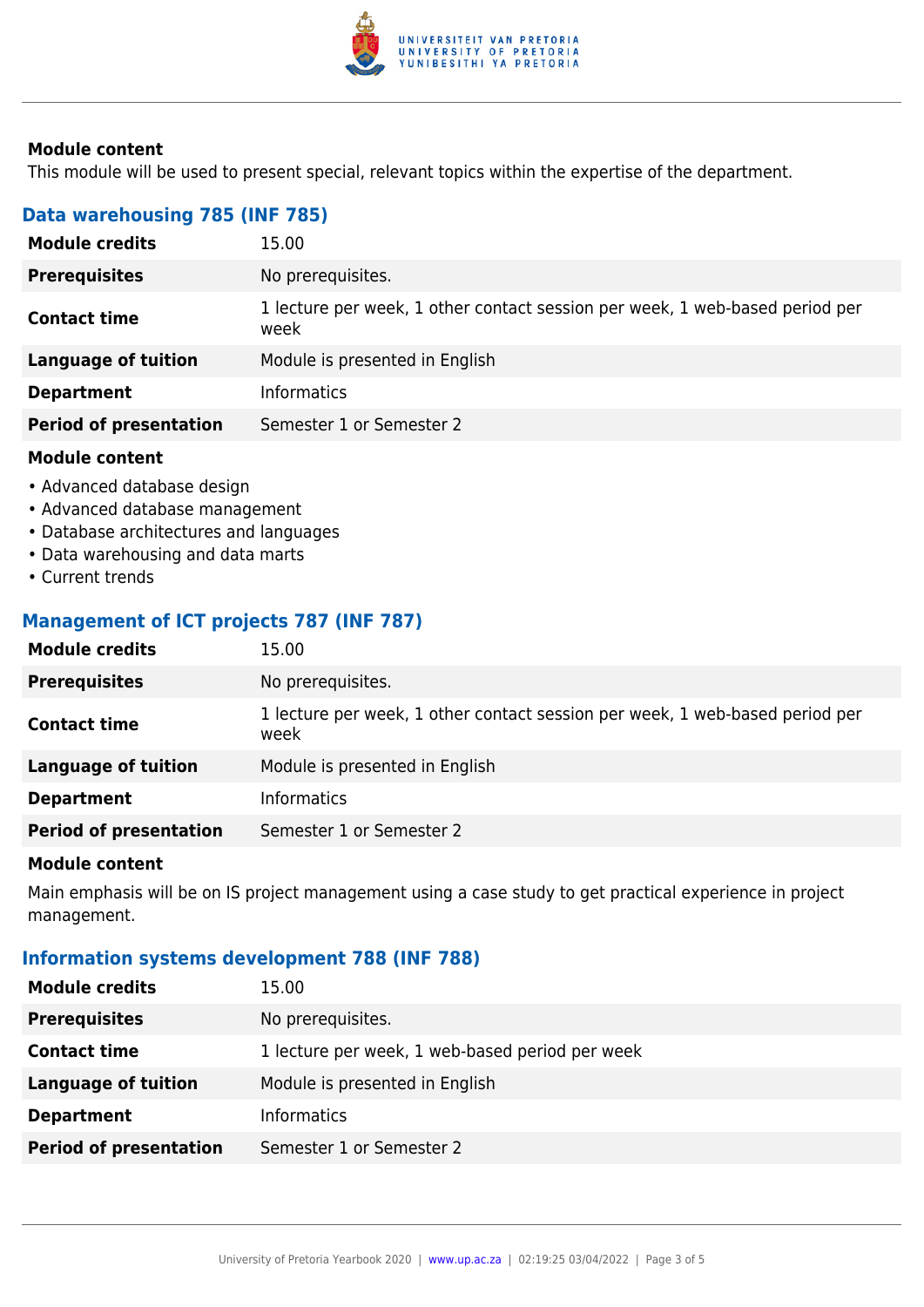

#### **Module content**

Study and evaluation of different systems development methodologies.

#### **Human-computer interaction 790 (INF 790)**

| <b>Module credits</b>         | 15.00                                           |
|-------------------------------|-------------------------------------------------|
| <b>Prerequisites</b>          | No prerequisites.                               |
| <b>Contact time</b>           | 1 lecture per week, 1 web-based period per week |
| Language of tuition           | Module is presented in English                  |
| <b>Department</b>             | <b>Informatics</b>                              |
| <b>Period of presentation</b> | Semester 1 or Semester 2                        |
|                               |                                                 |

#### **Module content**

This module will be used to present special, relevant topics within the expertise of the department.

#### **Applied data science 791 (INF 791)**

| <b>Module credits</b>         | 15.00                                                                                |
|-------------------------------|--------------------------------------------------------------------------------------|
| <b>Prerequisites</b>          | No prerequisites.                                                                    |
| <b>Contact time</b>           | 1 lecture per week, 1 other contact session per week, 1 web-based period per<br>week |
| <b>Language of tuition</b>    | Module is presented in English                                                       |
| <b>Department</b>             | <b>Informatics</b>                                                                   |
| <b>Period of presentation</b> | Semester 1 or Semester 2                                                             |

#### **Module content**

In this information age a lot of data is captured every day and recorded in databases, but the wealth of this data is kept locked in the databases because relatively little mining is performed on this data. This module introduces you to data mining in terms of:

- The data mining process how do you mine data?
- The data mining techniques an overview of the data mining techniques that can be used;
- Practical data mining experience a practical project mining real industry data to find unknown patterns; and
- Product overviews product demonstrations by data mining vendors.

#### **Management of information systems 794 (INF 794)**

| <b>Module credits</b>         | 15.00                                           |
|-------------------------------|-------------------------------------------------|
| <b>Prerequisites</b>          | No prerequisites.                               |
| <b>Contact time</b>           | 1 lecture per week, 1 web-based period per week |
| <b>Language of tuition</b>    | Module is presented in English                  |
| <b>Department</b>             | <b>Informatics</b>                              |
| <b>Period of presentation</b> | Semester 1 or Semester 2                        |